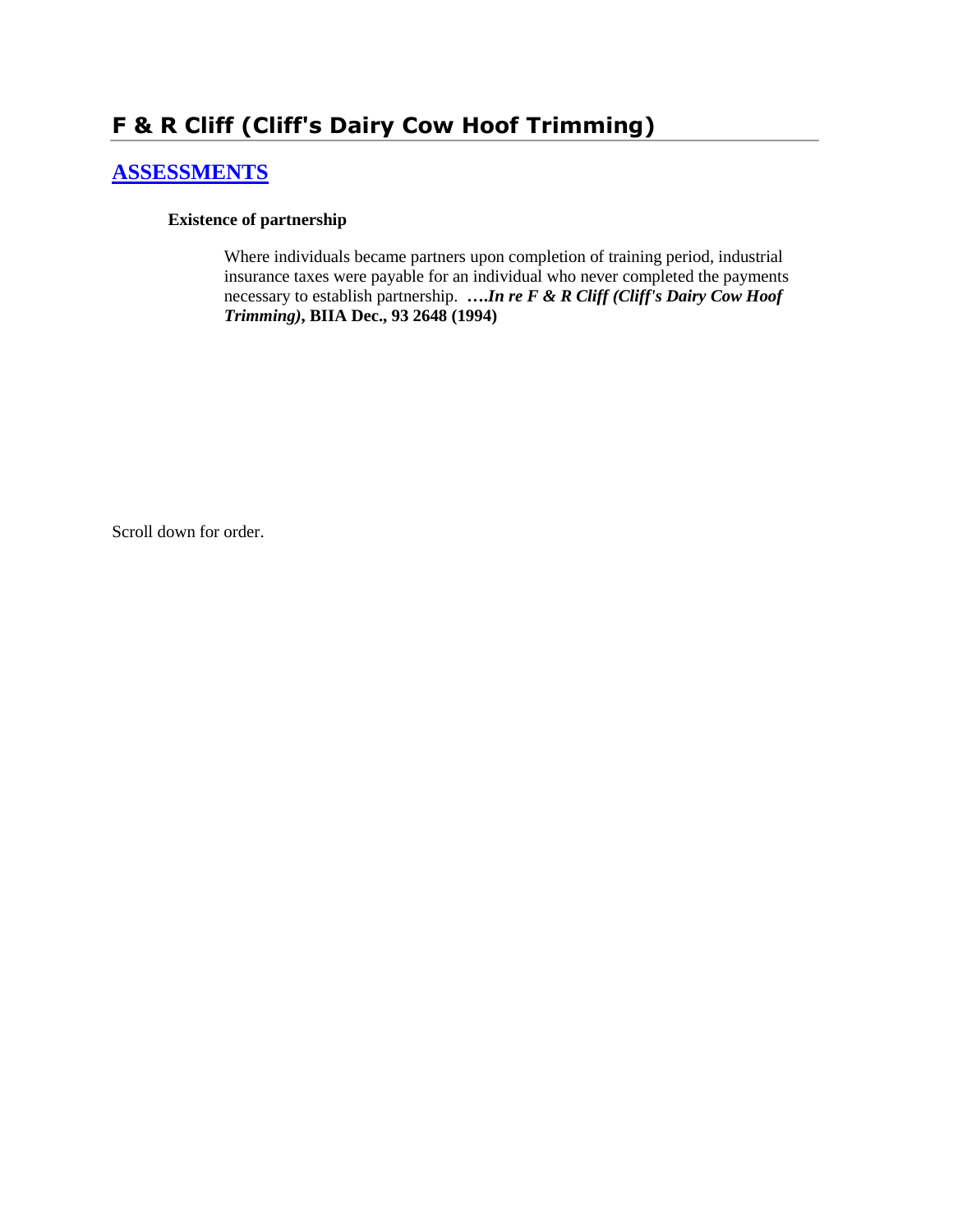### **BEFORE THE BOARD OF INDUSTRIAL INSURANCE APPEALS STATE OF WASHINGTON**

**)**

**IN RE: F & R CLIFF dba CLIFF'S ) DOCKET NO. 93 2648 DAIRY COW HOOF TRIMMING )**

**FIRM NO. 838,712-00 ) DECISION AND ORDER**

APPEARANCES:

Firm, F & R Cliff dba Cliff's Dairy Cow Hoof Trimming, by Peters & Fowler, P.S., per Kevan T. Montoya, Attorney

Department of Labor and Industries Office of the Attorney General, per Robert G. Young, Assistant

This is an appeal filed by the firm, F & R Cliff dba Cliff's Dairy Cow Hoof Trimming, on June 15, 1993, from a Notice and Order of Assessment issued by the Department of Labor and Industries on May 21, 1993, which assessed taxes due and owing the State Fund for the period from the third quarter of 1990 through the fourth quarter of 1992 for a total of \$18,110.37. **REVERSED AND REMANDED**.

### **DECISION**

Pursuant to RCW 51.52.104 and RCW 51.52.106, this matter is before the Board for review and decision on a timely Petition for Review filed by the Department to a Proposed Decision and Order issued on March 14, 1994, in which the Notice and Order of Assessment issued by the Department on May 21, 1993 was reversed and remanded to the Department with directions to recalculate taxes due and owing after deducting hours for Mike Collins and all trimmers for those periods when they were partners in the firm and recalculating penalties and interest taking the new calculation of overdue taxes into account, and thereupon take such action as indicated by the law and the facts.

The Board has reviewed the evidentiary rulings in the record of proceedings and finds that no prejudicial error was committed and said rulings are hereby affirmed.

The Department seeks reinstatement of an assessment of industrial insurance premiums for dairy cow hoof trimmers working under the business name Cliff's Dairy Cow Hoof Trimming. The assessed employer, Frank Cliff, asserts that the trimmers were partners, sharing expenses and profits equally. The industrial appeals judge found four of the named workers to be partners after having completed a training period. We agree with three of the four determinations.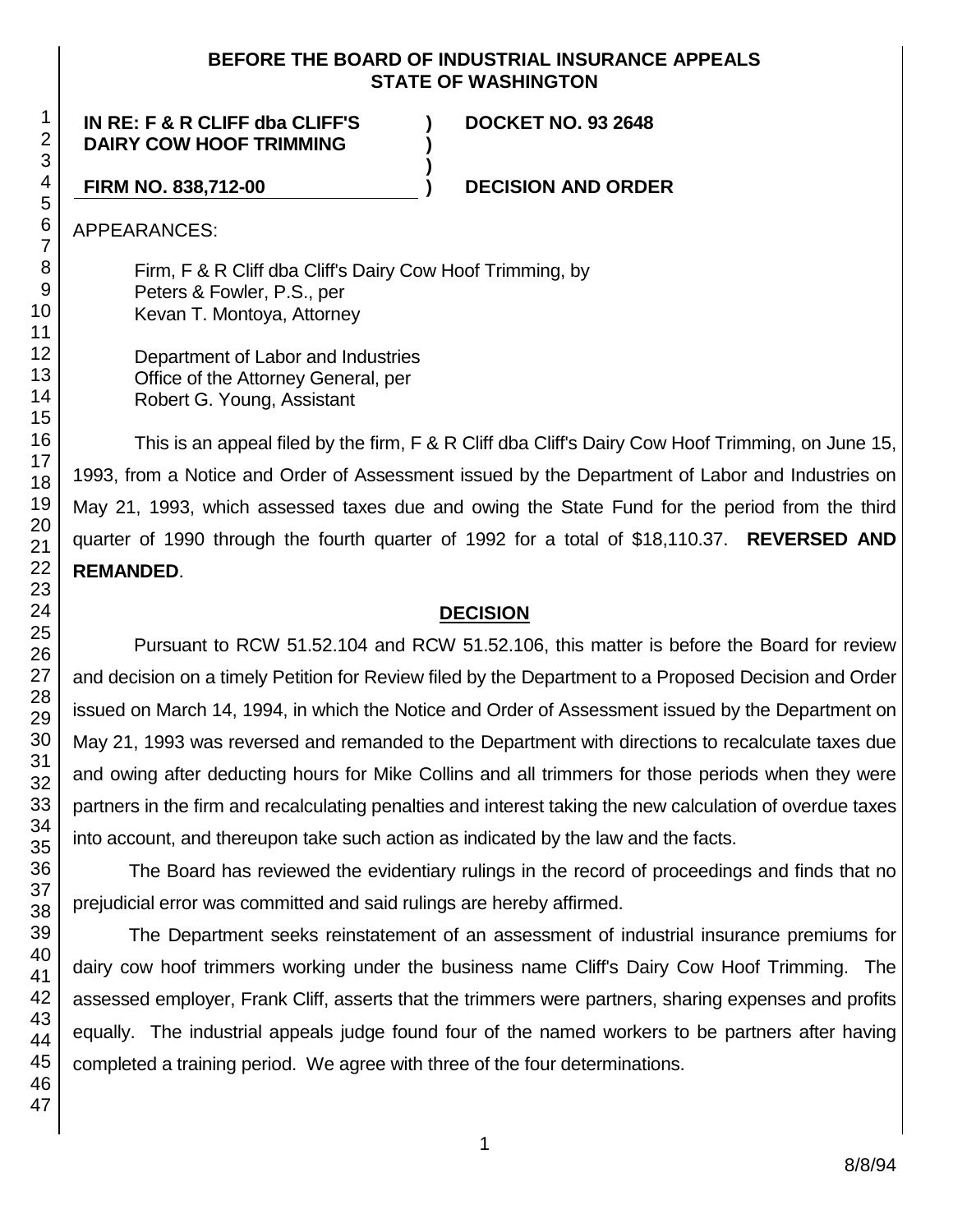The Department, in its Petition for Review, asks that this Board establish a definitive list of objective criteria for the identification of a partnership. We find such criteria readily identifiable in the existing principles of partnership law as embodied in RCW 25.04.010 and in the cases decided by the appellate courts of this state.

Washington has adopted the Uniform Partnership Act, RCW 25.04.010, et seq. RCW 25.040.070 is entitled "Rules for determining the existence of a partnership" and provides, in part, that sharing in the profits of the business is prima facie evidence of partnership outside certain excepted cases. One exception is payments made as wages to an employee. The statute is unhelpful in further distinguishing between payments to partners versus payments as wages to an employee. There is, however, ample case law establishing the requisites of a partnership.

The existence of a partnership depends on the intentions of the parties, and may be implied from the facts and circumstances. A partnership will be deemed established when it appears from all the circumstances that the parties have entered into a business relationship combining their property, labor, skill or experience for the purposes of a joint or common venture wherein the profits are shared. Thornton Estate, 18 Wash. 2d 72 (1972) See also, Cusick v. Phillippi, 42 Wash. App. 147, reconsideration denied (1985). Consent to the formation of a partnership must be unanimous among the alleged partners. Ferguson v. Jeanes, 27 Wash. App. 558 (1980). See also, Kintz v. Read, 28 Wash. App. 731 (1981). Kintz also establishes that the burden of proving the existence of a partnership rests with the party asserting the relationship. The necessary proof is more stringent between parties than with respect to third parties.

The Department asks that for industrial insurance purposes we impose additional criteria for the establishment of a partnership, namely the existence of a written partnership agreement and proof of compliance with state and IRS tax reporting guidelines for partnerships. We decline to do so. The status of partnerships under current industrial insurance law is analogous to the status of independent contractors before the passage of RCW 51.08.195. That statute imposed licensing and tax filing criteria for determining independent contractor exemptions to industrial insurance coverage. Before the enactment of the statute, general principles of agency and employment law governed the inquiry into independent contractor status. Compliance with licensing and tax filing requirements were factors to consider, but noncompliance was not necessarily fatal to attaining independent contractor status. That is exactly the case with partnership status at this time. Absent a statutory mandate that overrides the general principles of partnership law in this state, we must apply those principles. The fact that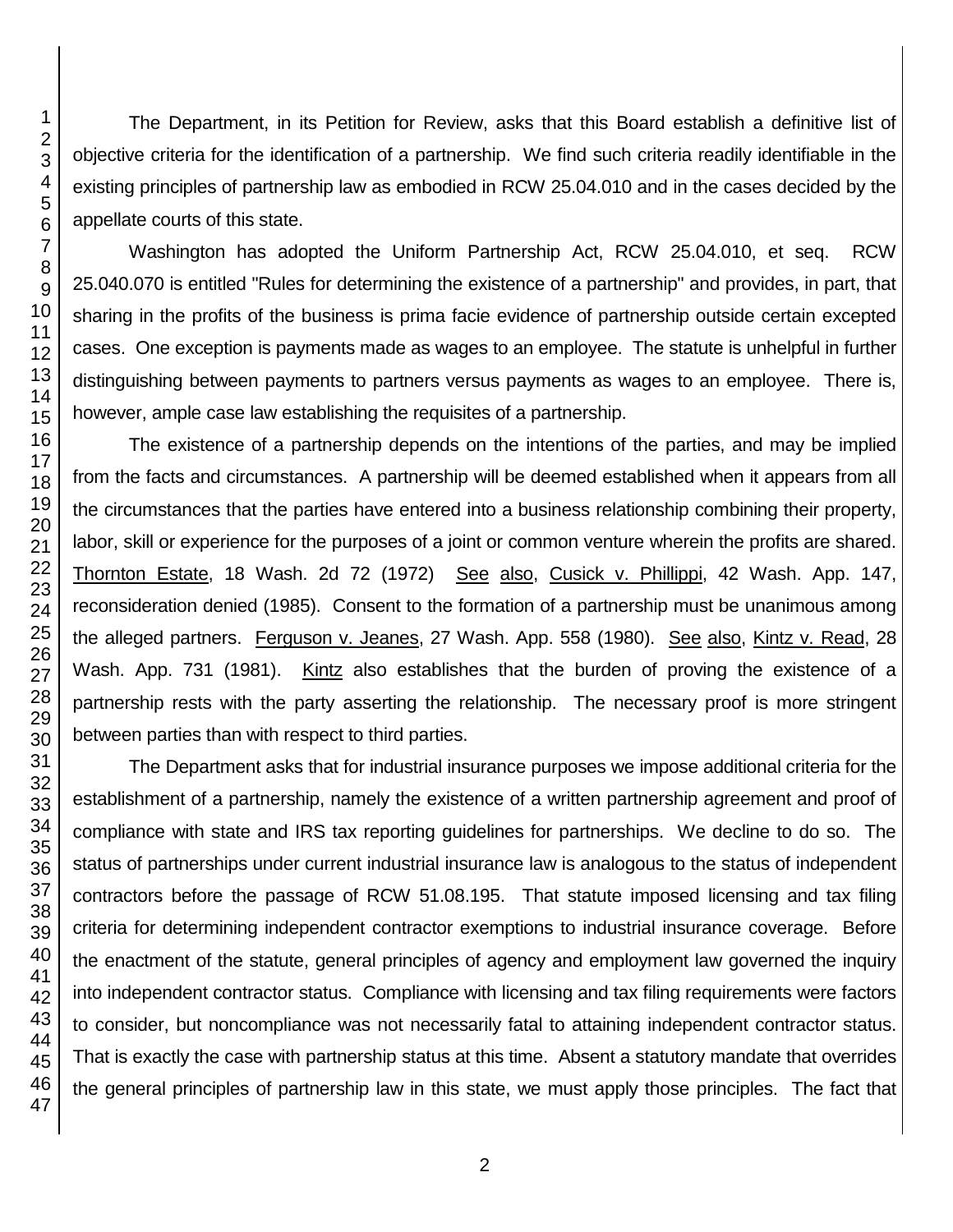parties have breached tax or licensing requirements does not prevent the parties from being partners for the purpose of assessing industrial insurance premiums.

A brief review of the factual background is necessary to the resolution of this appeal. Frank Cliff was an experienced dairy farmer and hoof trimmer when he decided to go into the hoof trimming business in the Yakima Valley. He had run his own business in Idaho and retained his accountant there. He assumed he could operate under Washington law in the same manner as he had in Idaho.

Mr. Cliff started to train other people to trim cow hooves. Recalling the months of poverty he endured while paying tuition to learn cow hoof trimming at an established school, Mr. Cliff determined to lend money to his trainees while they perfected the craft. He loaned money to them based on the cows trimmed during "training." He "loaned" each trainee \$1.00 per cow trimmed, for a total of between \$1200 and \$1600 per trainee. On completion of training, each trainee became a partner in the business. None of the partnerships were ever reduced to a written contract. None of the partnerships ever had a business license. Bookkeeping consisted of the records of Mr. Cliff's personal checking account. He issued 1099 Forms to the other partners at the end of each tax year. His accountant in Idaho filed self-employed/sole proprietor returns for Frank Cliff, Mark Cliff, and Larry Lakins.

Frank Cliff owned two cow chutes, wood and metal devices for restraining the cows during the trimming process. He also owned the clippers used in the operation. He intended to form a partnership for the operation of each chute. To each partnership he provided a chute, clippers and blades, the business name and administrative services, such as setting the schedule, fielding phone calls, banking and distributing the proceeds of the jobs. Each trimmer provided physical labor and a means of transporting the chute, as discussed below.

Mark Cliff and Larry Lakins formed the balance of one partnership at the time of hearing. Mark Daniels and Joe Weiss allegedly formed the balance of the second through 1992. At various times during the audit period, Mark Cliff and Mark Daniels were together and several other "partners" came and went. There were also three gentlemen who became disenchanted with hoof trimming as a vocation during the training period and left without becoming partners. According to Frank Cliff, these individuals were required to repay the loans he made to them during the training period.

The working two thirds of each chute partnership provided a vehicle with which to haul the chute. They paid gas, insurance licensing, maintenance and repairs on the vehicle in equal shares. They were supposed to pay two thirds of the cost of chute repairs and blade replacements, but often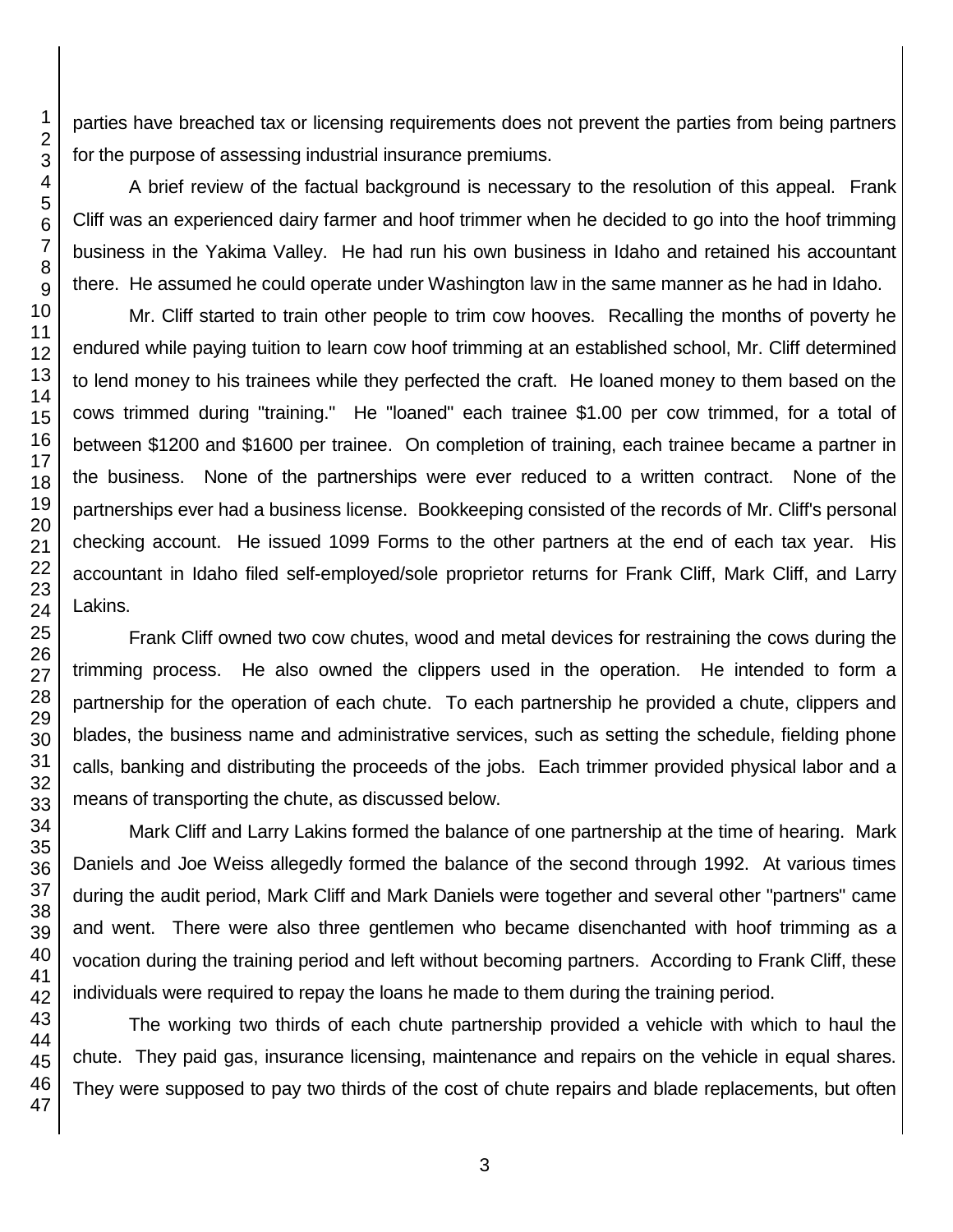Frank Cliff did not charge for blades. Mark Daniels and Joe Weiss often paid for their own blade replacements because they worked west of the Cascades and it was inconvenient to go to Yakima for repairs.

Mark Cliff was fully trained before going to work with his father, so had no training period. He had title to the van that he and Larry Lakins used. Larry Lakins underwent about three months of training, and repaid the training loan to Mr. Cliff. Both Mark Cliff and Larry Lakins assert that they were partners with Frank Cliff and that the verbal agreement was for a three-way split of all proceeds and expenses. They equated the costs of maintaining the van with Cliff's cost in maintaining the chute and felt things worked out evenly all around.

Mark Daniels intended to be a partner, but never repaid his training loan. When he needed assistance working the jobs on the west side of the state, he recalls that he asked Frank Cliff's permission to recruit a new person, namely Joe Weiss. He felt that Frank Cliff had the ultimate decision over who worked under the name of the business. He agreed that expenses and proceeds were evenly divided and that his intention was to be a partner.

Joe Weiss never thought he was a partner. He thought he was operating a business as a sole proprietor or independent contractor, leasing a chute from Frank Cliff. This impression was furthered when Frank sent a copy of Exhibit 1 to be signed. That document purports to lease a chute from a business owned by Frank and Roberta Cliff to the chute operators. It contains a non-competition agreement and sets forth in writing the same distribution of proceeds and allocation of expenses as the unwritten agreement had earlier provided. Daniels and Weiss never signed the agreement. They stopped working for the Cliffs after Weiss raised questions about business licensing and asserted that the distribution of money was unfair.

The industrial appeals judge determined that the Department correctly assessed hours at the statutory minimum wage for individuals who were in training. This is the correct outcome if the trainees were employees who only became partners at the conclusion of training. One could infer that the trainees were partners at the outset and were using their labor and repayment of training loans as a means of buying into the partnership. However, the testimony of Frank Cliff is very clear: these men were not partners until they were competent to work on their own. He may well have loaned them money. He may well have to account to the Wage and Hour Division of the Department if he underpaid them. For our purposes, his testimony subjects him to liability for premiums for the training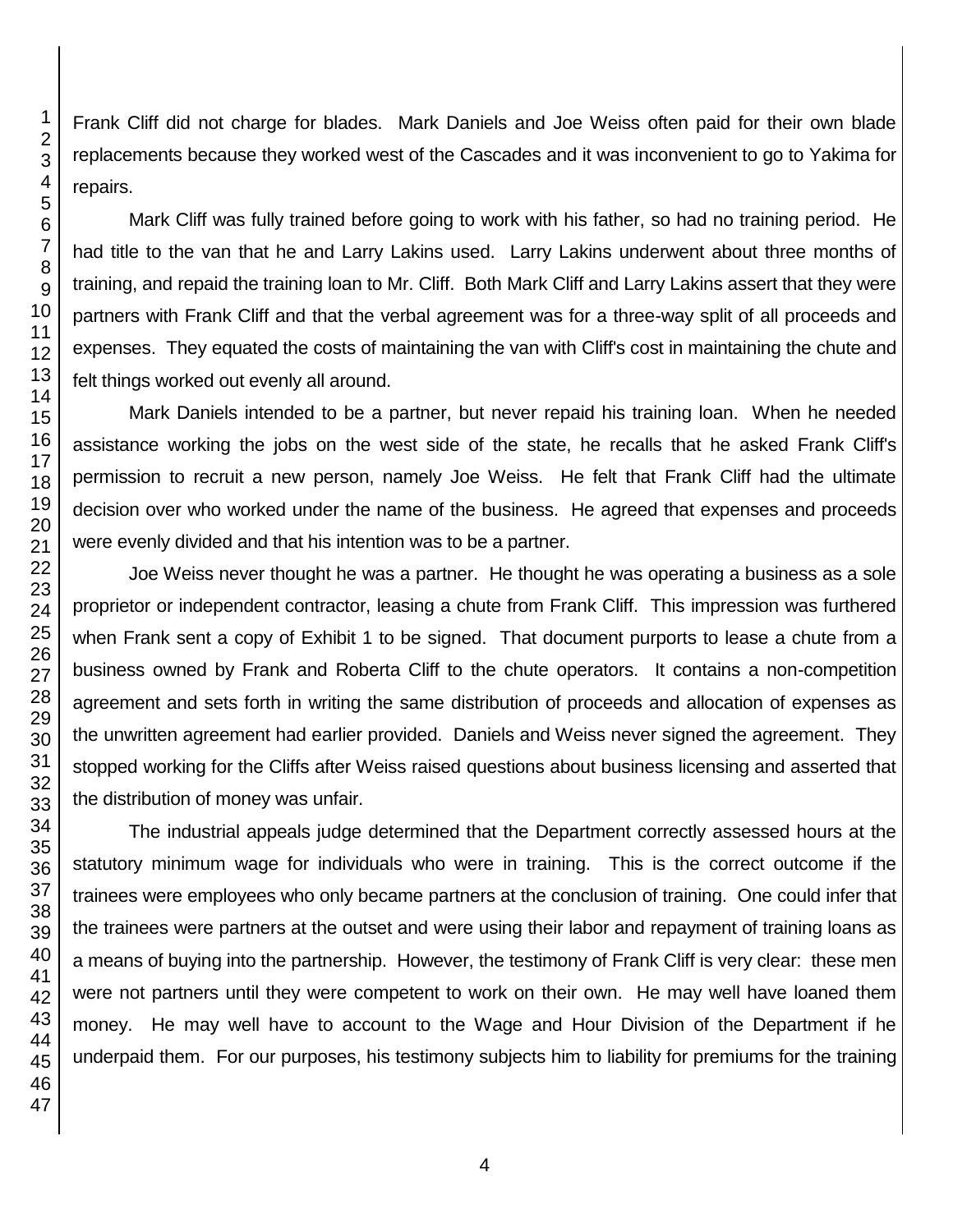period. We are satisfied that the training periods identified in the Proposed Decision and Order are as accurate as the record allows.

With respect to the Mark Cliff/Larry Lakins chute, these men clearly intended and followed through on a partnership arrangement with Frank Cliff. There are licensing omissions and other tax implications of the arrangement, but as far as worker's compensation premiums are concerned, these men were partners from January 1, 1992, and exempt from coverage under RCW 51.12.020.

With respect to Mark Daniel, he believed he was a partner and apparently had no complaints about that circumstance until he became associated with Mr. Weiss. He admitted however, that his belief in his status as a partner persisted until he spoke with Peggy Noll at the Department during the conduct of the audit. He testified at hearing under subpoena and after having attempted to discharge a personal debt to Frank Cliff in bankruptcy. Whatever afterthoughts Mr. Daniel may have had about that relationship after the fact, Mr. Daniel has conceded that he was a partner with Frank Cliff. Frank Cliff's attempt to have Daniel and Weiss sign a lease may have revoked that partnership if signed, but the document was never endorsed and the original relationship remained in force until terminated some time after the audit period.

Joe Weiss was nobody's partner. He never believed himself to be one. Frank Cliff had to prove the existence of the partnership and failed to do so. See Ferguson v. Jeanes and Kintz v. Read, supra. At most he was an employee of the partnership between Frank Cliff and Mark Daniels, making any assessment appropriate against both partners.

The remaining individuals identified as employees in the Proposed Decision and Order must be considered employees of Frank Cliff, as he paid them, and there is no record as to whom he was in partnership with while training them.

## **FINDINGS OF FACT**

- 1. On May 21, 1993, the Department issued to F & R Cliff dba Cliff's Dairy Cow Hoof Trimming (hereinafter F & R Cliff) a Notice and Order of Assessment assessing taxes due and owing the State Fund for the period from the third quarter of 1990 through the fourth quarter of 1992 for a total of \$18,110.37. On June 15, 1993, the firm filed a Notice of Appeal with the Board of Industrial Insurance Appeals from the May 21, 1993, Notice and Order. On July 12, 1993, the Board issued an Order Granting the Appeal, assigned it Docket 93 2648 and directed that hearings be held on the merits of the appeal.
- 2. Between the third quarter of 1990 and the fourth quarter of 1992, F & R Cliff was engaged in the business of trimming dairy cow hooves.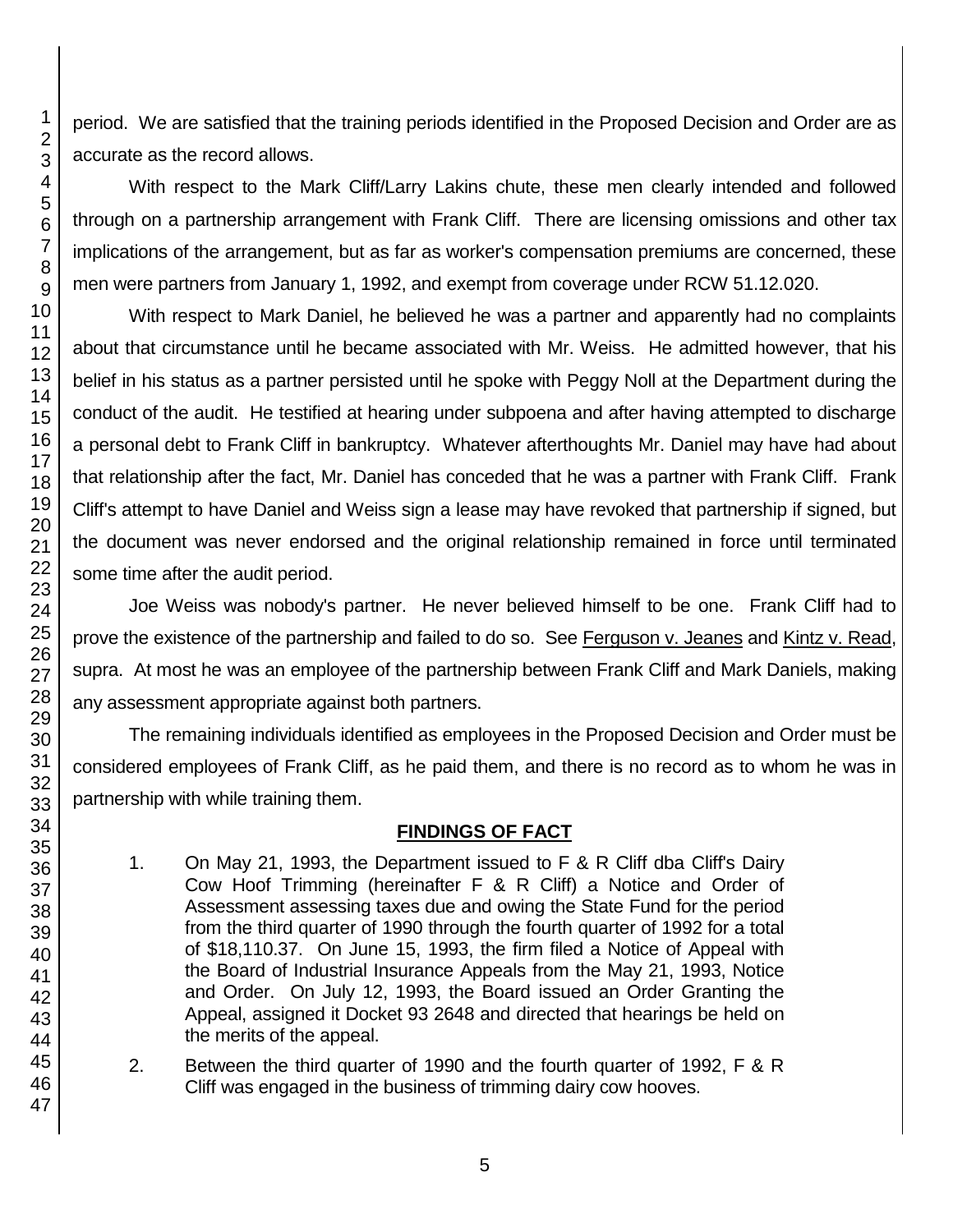- 3. For certain periods between the third quarter of 1990 and the fourth quarter of 1992, the business operations of F & R Cliff were conducted as follows: Frank Cliff owned and maintained hoof trimming chutes and supplied trimming shears and blades. Frank Cliff also scheduled all jobs and paid all telephone charges. Mark Cliff, Larry Lakins, Mike Daniels, Jeff Miner, and Joe Weiss provided labor, travel expenses, vehicle license fees, vehicle maintenance, and vehicle insurance to the firm. Mark Cliff contributed a vehicle to pull the chute. Two trimmers worked each job and proceeds were split evenly between the two trimmers and Frank Cliff. Frank Cliff did not supervise jobs, had no power to hire or fire trimmers and scheduled jobs according to the trimmers' instructions. For periods during which this business relationship existed, the above named individuals, with the exception of Joe Weiss, agreed to be, and were, partners in the firm.
- 4. Mike Collins provided veterinary services to Frank Cliff for his dog, and was not an employee of the firm.
- 5. From September 1991 through May 1992, Mark Cliff was not engaged in hoof trimming as a partner in or employee of F & R Cliff.
- 6. For certain periods between the third quarter of 1990 through the fourth quarter of 1992, Howard Holland, Larry Lakins, Mike Daniels, Joe Weiss, Scott Cooley, Don Erickson, and Dale Forest trimmed hooves as trainees for F & R Cliff. When they were working as trainees, these individuals were under the supervision of Frank Cliff and could have been discharged by Frank Cliff. During their training periods, these individuals did not share equally in the proceeds of the business. During their training periods, these individuals were employees of the firm. Joe Weiss remained an employee of the firm for the entire period that he worked for F & R Cliff after being trained.
- 7. All money paid by F & R Cliff to Howard Holland, Scott Cooley, Don Erickson, and Dale Forest was paid for work performed by them while in training.
- 8. Money paid to Larry Lakins for jobs performed prior to January 1, 1992, was for work performed by him while in training. Money paid to Larry Lakins for jobs performed from January 1, 1992 forward was paid in his capacity as a partner.
- 9. Money paid to Mike Daniels for jobs performed prior to May 1, 1991, was paid for work performed while in training. Money paid to Mike Daniels for jobs performed from May 1, 1991, forward was paid to him in his capacity as a partner.
- 10. All money paid to Joe Weiss during his association with F & R Cliff was for work as an employee.
- 11. F & R Cliff maintained no records documenting actual hours worked by its trainee trimmers or by employee, Joe Weiss.